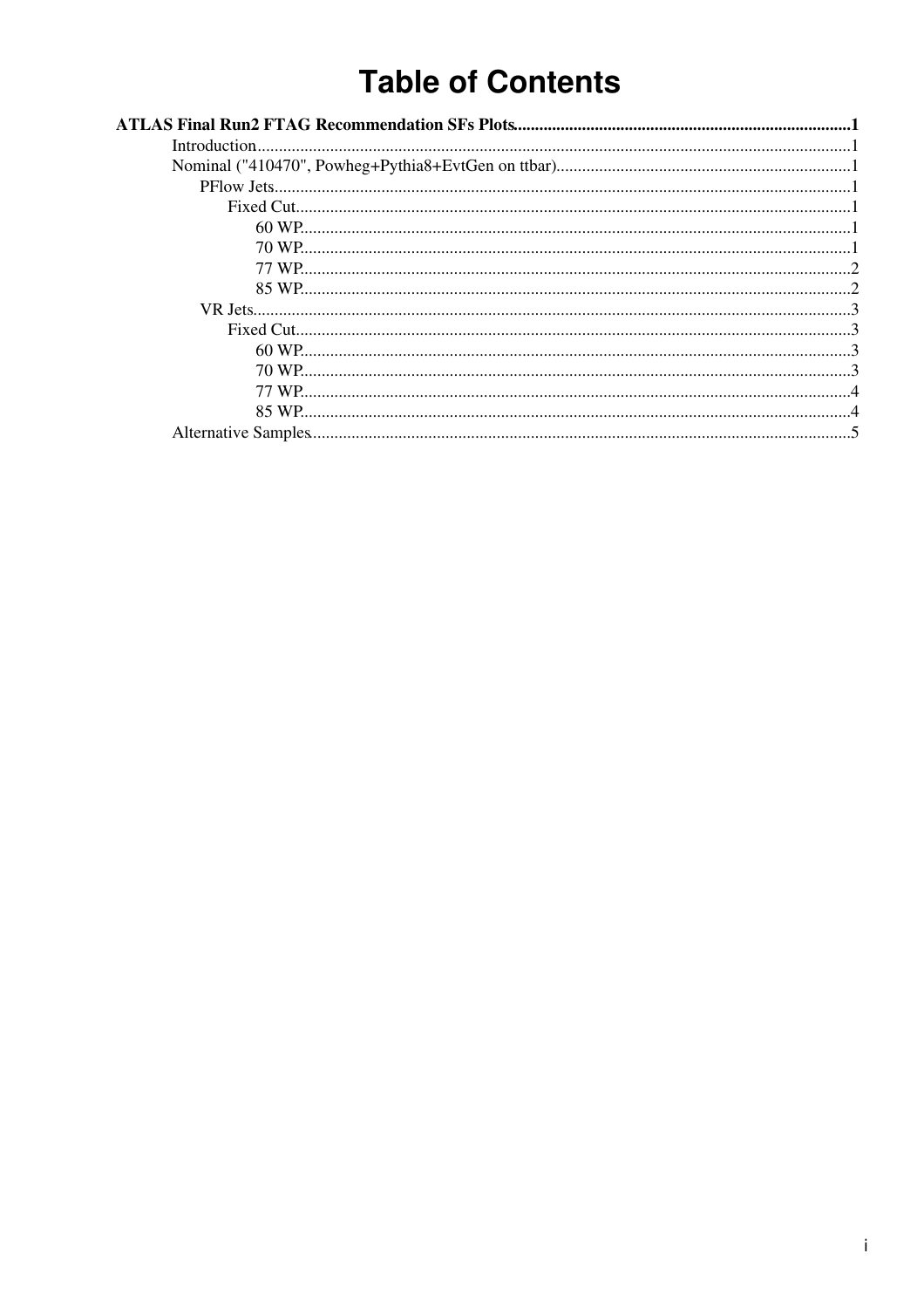# <span id="page-1-0"></span>**ATLAS Final Run2 FTAG Recommendation SFs Plots**

# <span id="page-1-1"></span>**Introduction**

This corresponds to the CDI released in April 2021 ( [Twiki\)](https://twiki.cern.ch/twiki/bin/view/AtlasProtected/BTagCalibrationRecommendationsRelease21#Recommendation_March_2020) and the public plots released here: [FTAG-2021-001](http://atlas.web.cern.ch/Atlas/GROUPS/PHYSICS/PLOTS/FTAG-2021-001/) $\mathbb{R}$ . This page offers tables containing the cut-values and corresponding efficiencies or mis-tag rate.

# <span id="page-1-2"></span>**Nominal ("410470", Powheg+Pythia8+EvtGen on ttbar)**

This sample is used to define the WPs and the following numbers shown can be quoted when describing the b-tagger performance. If your analysis considers jets at high pT and you need to quote the performance in those high pT jets, you may have to do some extra work and please feel free to contact us.

## <span id="page-1-3"></span>**PFlow Jets**

### <span id="page-1-4"></span>**Fixed Cut**

<span id="page-1-5"></span>**60 WP**

| Cut-value | 4.565                     |
|-----------|---------------------------|
| Flavor    | Efficiency                |
| B         | $20 \text{ GeV}$ : 0.5104 |
|           | 300 GeV: 0.6023           |
|           | $20-300$ GeV: $0.6158$    |
| C         | 20 GeV: 0.0287            |
|           | 300 GeV: 0.0289           |
|           | $20-300$ GeV: $0.0268$    |
| T.        | $20 \text{ GeV}$ : 0.0004 |
|           | 300 GeV: 0.0008           |
|           | $20-300$ GeV: $0.0004$    |

Table 1: PFlow, DL1r, 60WP, 410470

#### <span id="page-1-6"></span>**70 WP**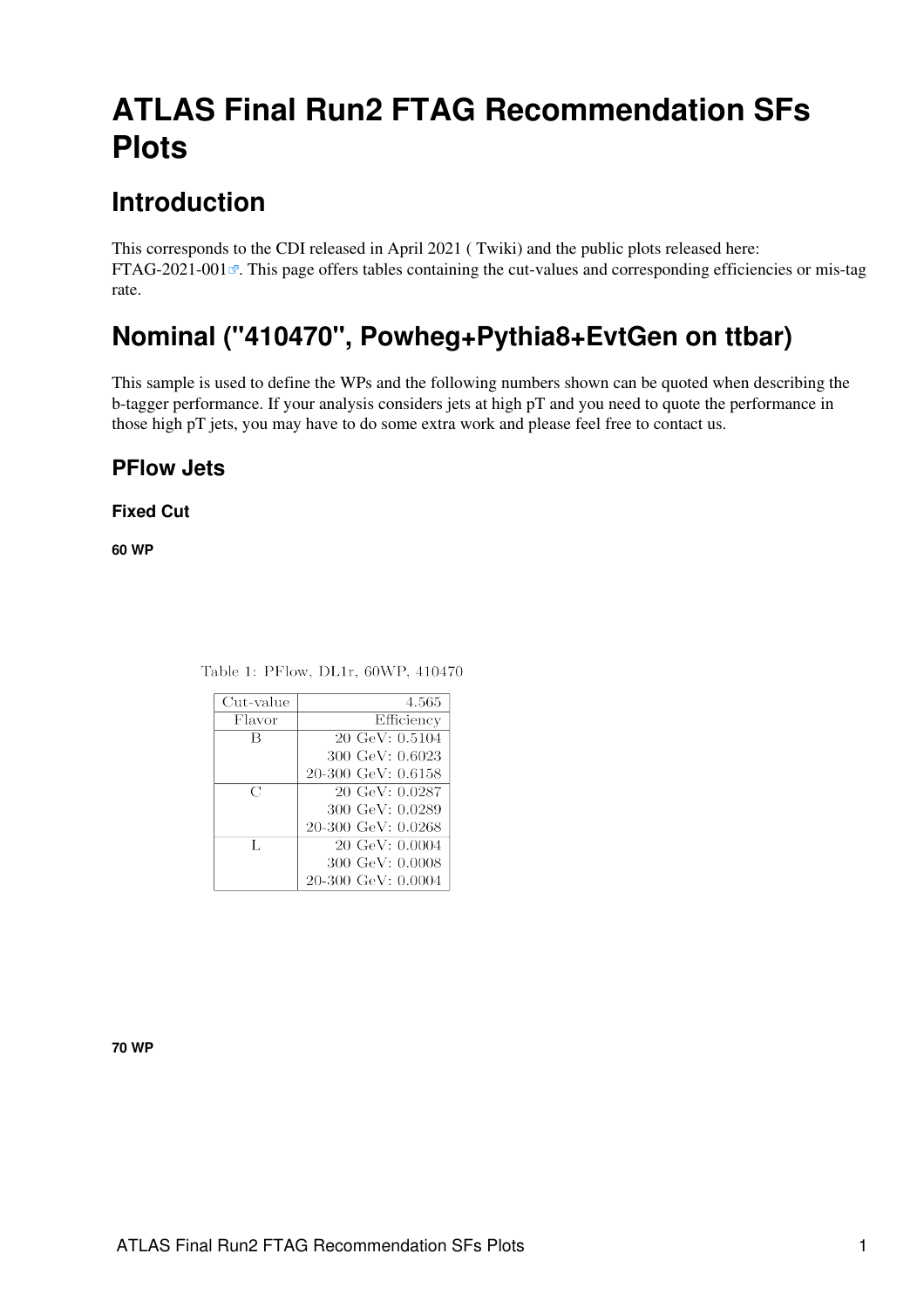| Table 1: PFlow, DL1r, 70WP, 410470 |  |
|------------------------------------|--|
|------------------------------------|--|

| Cut-value     | 3.245                     |
|---------------|---------------------------|
| Flavor        | Efficiency                |
| B             | $20 \text{ GeV}$ : 0.6312 |
|               | 300 GeV: 0.7104           |
|               | 20-300 GeV: 0.7127        |
| $\mathcal{C}$ | $20 \text{ GeV}$ : 0.0993 |
|               | 300 GeV: 0.0839           |
|               | 20-300 GeV: 0.0855        |
| Τ.            | $20 \text{ GeV}$ : 0.0017 |
|               | 300 GeV: 0.0027           |
|               | 20-300 GeV: 0.0017        |

#### <span id="page-2-0"></span>**77 WP**

### Table 1: PFlow, DL1r, 77WP, 410470

| Cut-value      | 2.195                     |
|----------------|---------------------------|
| Flavor         | Efficiency                |
| B              | $20 \text{ GeV}$ : 0.7191 |
|                | 300 GeV: 0.7829           |
|                | 20-300 GeV: 0.7819        |
| C              | 20 GeV: 0.2098            |
|                | 300 GeV: 0.1714           |
|                | $20-300$ GeV: $0.1835$    |
| $\mathbf{T}$ . | $20 \text{ GeV}$ : 0.0062 |
|                | 300 GeV: 0.0072           |
|                | $20-300$ GeV: $0.0056$    |

#### <span id="page-2-1"></span>**85 WP**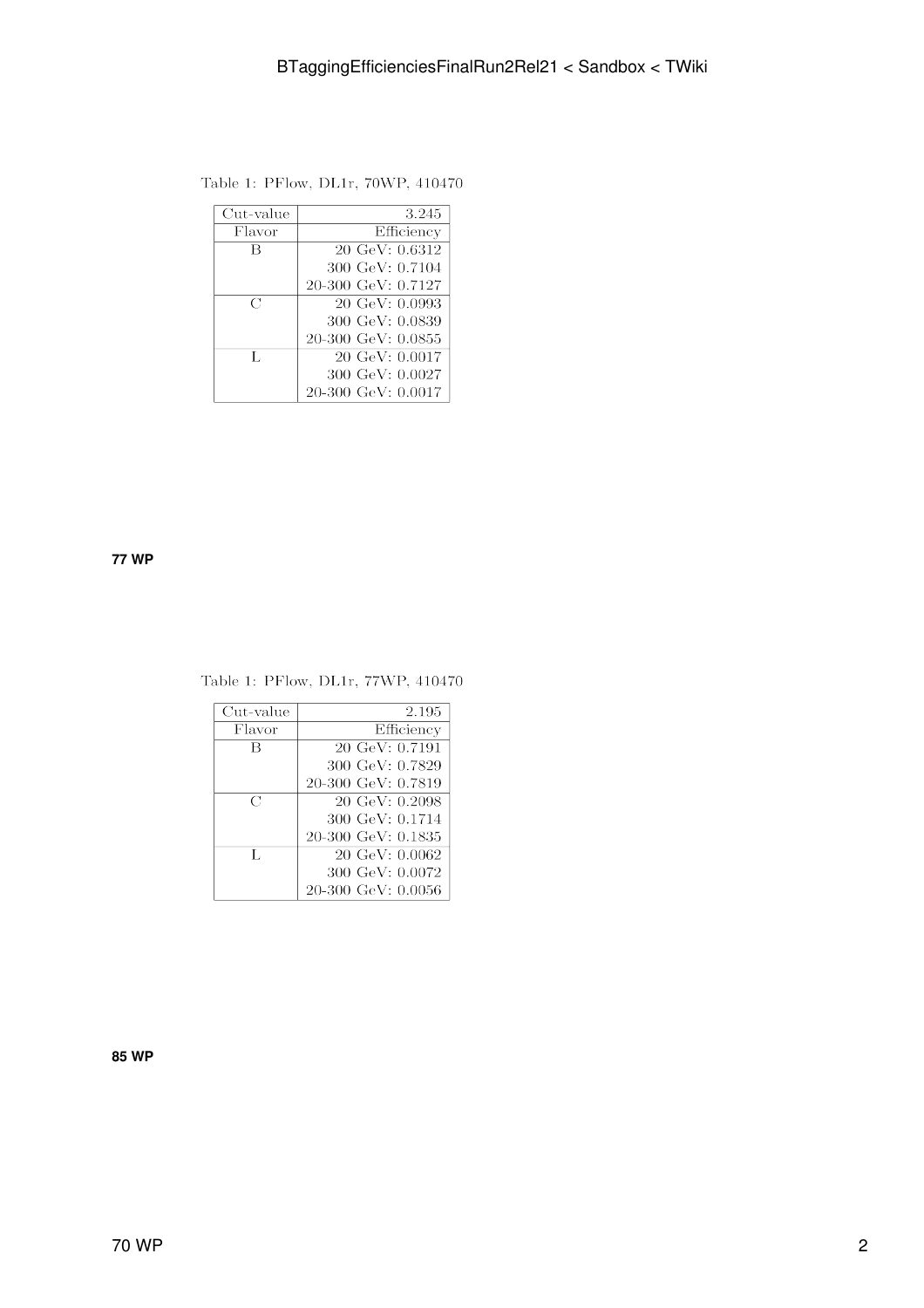| Cut-value     | 0.665                     |
|---------------|---------------------------|
| Flavor        | Efficiency                |
| B             | 20 GeV: 0.8126            |
|               | 300 GeV: 0.8614           |
|               | 20-300 GeV: 0.8580        |
| $\mathcal{C}$ | $20 \text{ GeV}$ : 0.3637 |
|               | 300 GeV: 0.3434           |
|               | 20-300 GeV: 0.3574        |
| Τ.            | $20 \text{ GeV}$ : 0.0302 |
|               | 300 GeV: 0.0308           |
|               | $20-300$ GeV: $0.0273$    |

Table 1: PFlow, DL1r, 85WP, 410470

## <span id="page-3-0"></span>**VR Jets**

### <span id="page-3-1"></span>**Fixed Cut**

<span id="page-3-2"></span>**60 WP**

| Cut-value | 4.805                     |
|-----------|---------------------------|
| Flavor    | Efficiency                |
| R         | $20 \text{ GeV}$ : 0.502  |
|           | 300 GeV: 0.5377           |
| C         | $20 \text{ GeV}$ : 0.0237 |
|           | 300 GeV: 0.0441           |
| Τ.        | $20 \text{ GeV}$ : 0.0004 |
|           | 300 GeV: 0.0005           |

Table 1: VR, DL1r, 60WP, 410470

<span id="page-3-3"></span>**70 WP**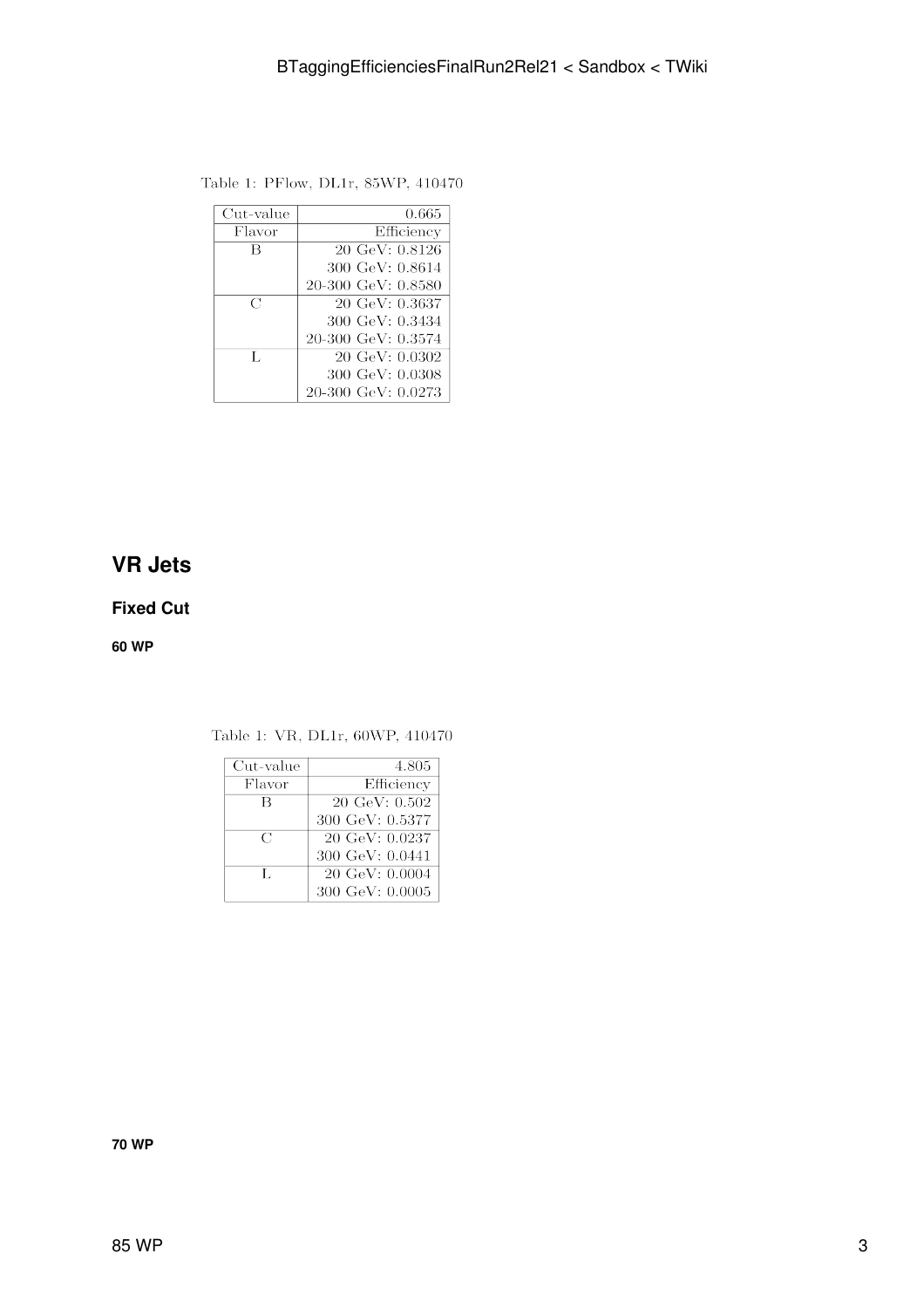| Cut-value      | 3.515                      |
|----------------|----------------------------|
| Flavor         | Efficiency                 |
| В              | $20 \text{ GeV}$ : 0.6235  |
|                | $300 \text{ GeV}$ : 0.6663 |
| $\mathcal{C}$  | $20 \text{ GeV}$ : 0.0849  |
|                | 300 GeV: 0.1169            |
| $\mathbf{T}$ . | $20 \text{ GeV}$ : 0.0016  |
|                | 300 GeV: 0.0026            |

### Table 1: VR, DL1r, 70WP, 410470

#### <span id="page-4-0"></span>**77 WP**

### Table 1: VR, DL1r, 77WP, 410470

| Cut-value     | 2.585                     |
|---------------|---------------------------|
| Flavor        | Efficiency                |
| R             | $20 \text{ GeV}$ : 0.706  |
|               | 300 GeV: 0.7483           |
| $\mathcal{C}$ | $20 \text{ GeV}$ : 0.1724 |
|               | 300 GeV: 0.2072           |
| Τ.            | $20 \text{ GeV}$ : 0.0048 |
|               | 300 GeV: 0.0084           |

<span id="page-4-1"></span>**85 WP**